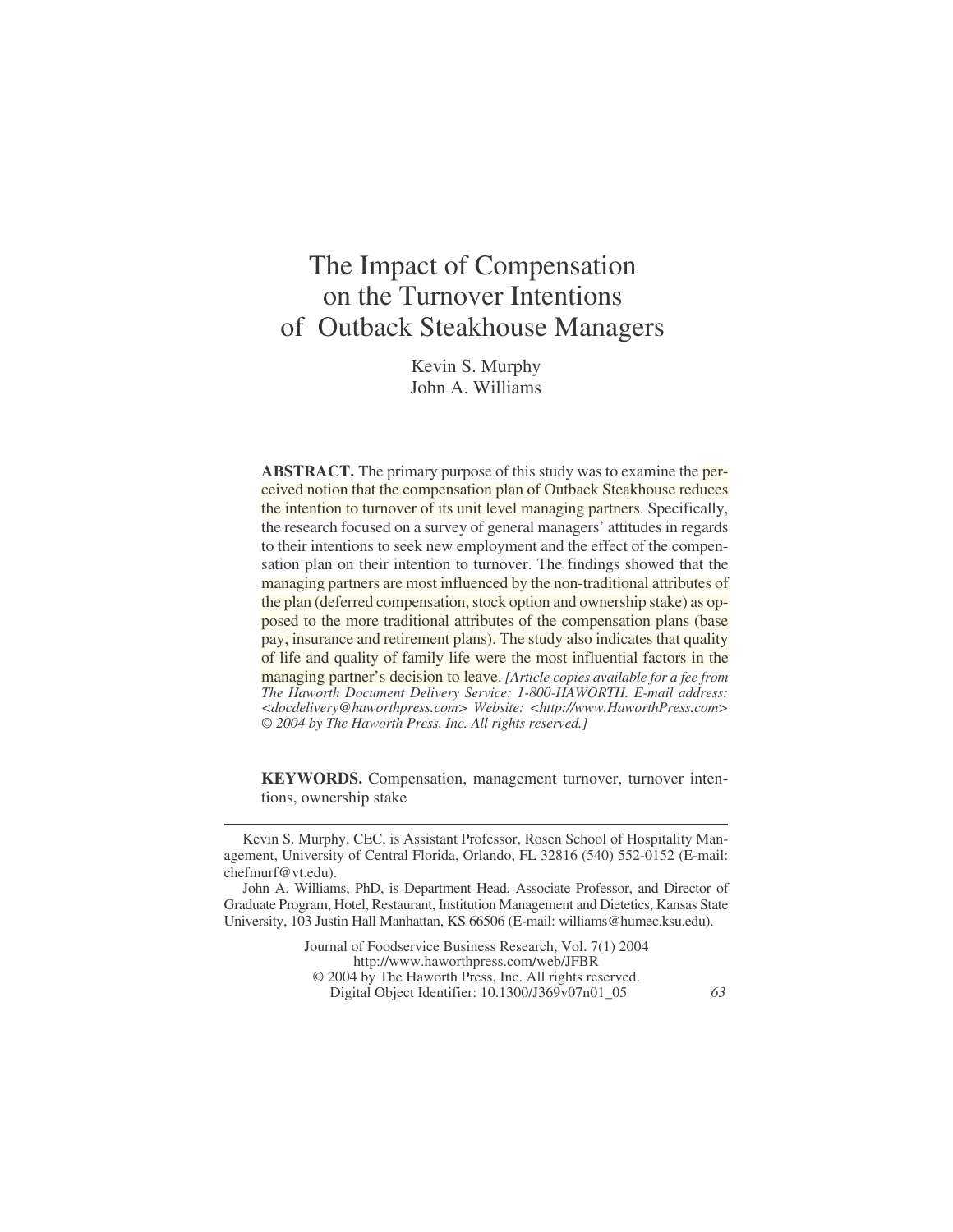## *INTRODUCTION*

"The most serious issue for employers today–in all industries–is hiring and keeping qualified and capable employees" according to Donald Marshack, senior analyst at the U.S. Bureau of Labor Statistics (BLS) (Pine, 2000). The labor shortage is especially critical in the restaurant industry. According to the National Restaurant Association (NRA), over the last few years operators have consistently identified "finding qualified and motivated labor as their biggest operational challenge" (NRA, 2000). Results of a white paper on trends in the casual restaurant industry by Olsen and Sharma (1998) demonstrated there is no reason to believe that the labor situation will get any better "in fact, in the developed world it is likely to become a more formidable task than ever." In a 1999 People Report survey of fifty hospitality companies, the median cost of turnover for a manager is more than \$24,000 (Pine, 2000). As Dennis Lombardi, executive vice president of Technomic Inc., told more than 200 human resource directors and foodservice operators at the 15th annual Elliot Conference–"there is so much competition for employees out there, and we are not the industry of choice" (King, 2000). However, some restaurant companies, including Outback Steakhouse, have done a good job with their turnover and compensation packages (Inc. Magazine, 1994). The objective of this study is to investigate the current management compensation practices for the managing partners of Outback Steakhouse and to identify the relationship between management compensation, intention to turnover and competitive methods for managers at Outback Steakhouse restaurants.

# *LITERATURE REVIEW*

# *The Competition for Competent Management*

According to Olsen (1995), the hospitality industry is operating in a complex and dynamic business environment in which an ever-growing number of businesses compete. With low barriers to entry and consumers always looking for new dining out experiences, the market place has seen an average annual increase of 23,500 restaurants over the last 30 years, as reported by the NRA (Papiernik, 1999). The NRA forecasts that the number of restaurants in the U.S. will increase by 186,300 to 1,001,305 by the year 2010, putting further demand on management ranks.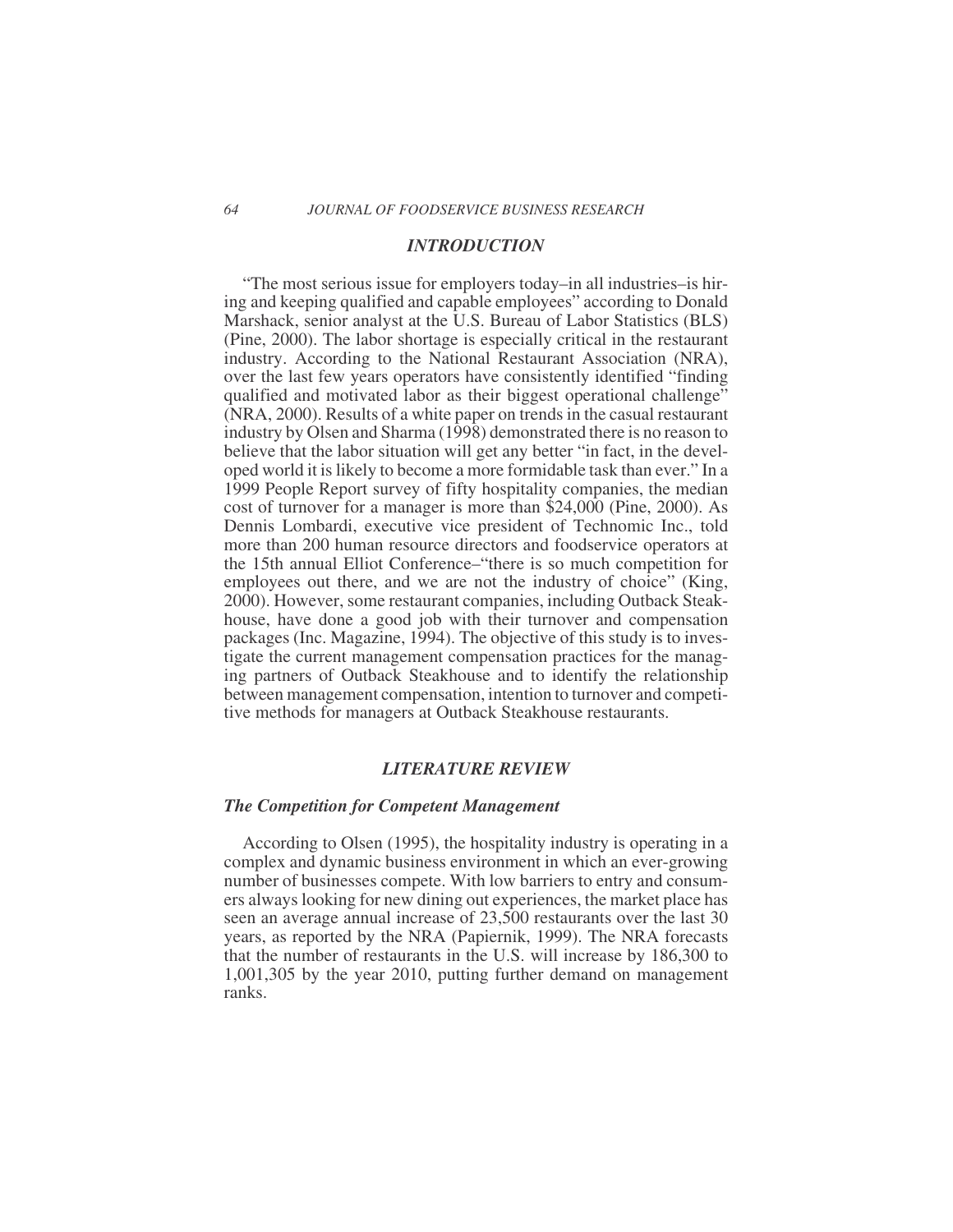While all this is good news for the industry as a whole, at the unit level, the increased supply of restaurants will place an additional burden on the already tight labor pool. Those restaurant companies that are able to provide quality unit level management, which enables the firms to operate efficiently and reduce turnover, will be the companies that can compete more effectively. The demand in the industry for competent qualified management has never been bigger, "the availability, quality and motivation of the work force are of no greater importance in any other industry when compared to the foodservice industry" (Olsen and Sharma, 1998).

The BLS predicts that employment of restaurant and foodservice managers will be increasing faster than the mean for all professions through the year 2006. In addition to employment growth, the BLS expects that the need to replace managers who transfer out of the industry or retire will also create many new job openings. The BLS reported the median base salary of restaurant general managers and top executives for 1997 was \$33,000 and that the average for general managers and top executives across all categories was \$55,890 in 1998. According to the BLS, in the five industries employing the largest number of general managers and top executives, restaurant managers ranked at the bottom, below gas station managers. This means the average manager in the food service industry falls far short, in terms of monetary compensation, compared to other industry sector management jobs.

The competition for managers in the service sector continues to intensify as the service industries persist in growing. The Organization for Economic Co-operation and Development (O. E. C. D.) reported in its publication on labor force statistics that the service industry has continued to grow while manufacturing industries have remained flat in developed countries, including the United States (ILO, 1997). This will not bode well for the restaurant sector and will only increase the pressure on the industry to improve its stature and compensation practices in order to attract the required number of managers to fill the demand void. A 1997 Employee Attitudes in Hospitality survey by HIRE/JAM Training gives the five major reasons why employees are leaving their units and the industry as: lack of recognition, weak supervision, ineffective communication, pay and reward systems, and no teamwork (Raleigh, 1998). The restaurant industry needs to change its old paradigm of high turnover and ineffective compensation if it is to compete effectively with other business sectors for management. Most chain restaurants are almost universally revamping their compensation packages and incentive programs for managers, adding such items as commitment contracts, in-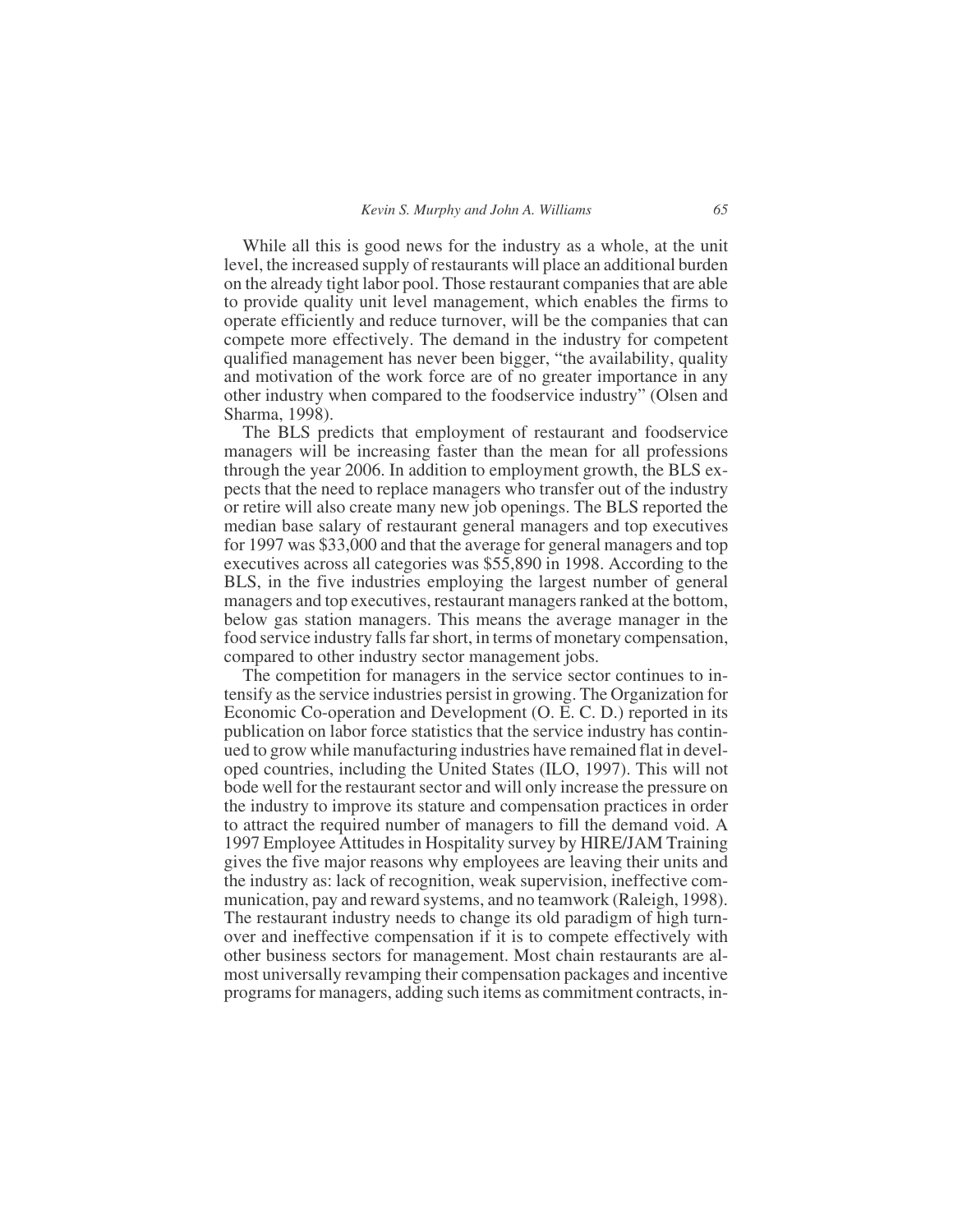centive bonuses, cash sign-on bonuses, profit-sharing, stock options, 401K plans and severance awards (Hickton, 2000).

## *Turnover Intentions*

Mobley (1982) defined turnover as "the cessation of membership in an organization by an individual who received monetary compensation from the organization." There are many systems for classifying employee turnover according to Wasmuth and Davis (1983), for this study the dichotomy of voluntary versus involuntary will be used since the research will focus on the employee's intention to turnover. Voluntary turnover is an employee initiated separation from an organization, whereas involuntary turnover is brought on by the organization, death and mandatory retirement (Mobley, 1982). In theory, a person's behavioral intentions should be a good predictor of future behavior according to multiple research studies presented by Mobley. Seven variables were studied as a predictor for turnover including intention to quit by Mobley; he concluded that when all variables were combined, "only intention to quit was significantly related to turnover" (1982). It was further determined by the study, that intention to quit served as a "summary variable" encompassing a number of other variables that were related to turnover. The evaluation by Mobley (1982) was "intentions are the best predictors of turnover." In a study of why restaurant managers quit, intent to leave was used by McFillen, Riegel and Enz (1986) as a substitute for actual turnover because the ability to actually leave a job is affected by whether the employee can leave. For example, if a manager became pregnant while in the process of intending to quit, the manager may delay leaving the organization because of loss of medical insurance coverage until the baby was born. Therefore, the employee's intention was to turnover, but because of circumstances was unable to leave.

Certainly pay is important, but there are many other issues, other than pay, that effect intention to turnover. In any company, employees can compare their pay with individuals or groups internal and external to the organization. Both internal and external inequity can have dire consequences for the firm, however, the results of external equity (e.g., turnover) are the most threatening according to Lawler (1981). Another issue that has gained a lot of attention in recent years is planned turnover. According to Lawler, not all turnover is detrimental to an organizations ability to be effective (Lawler, 1987). Companies can actually benefit from losing poor performers and gaining the inflow of "new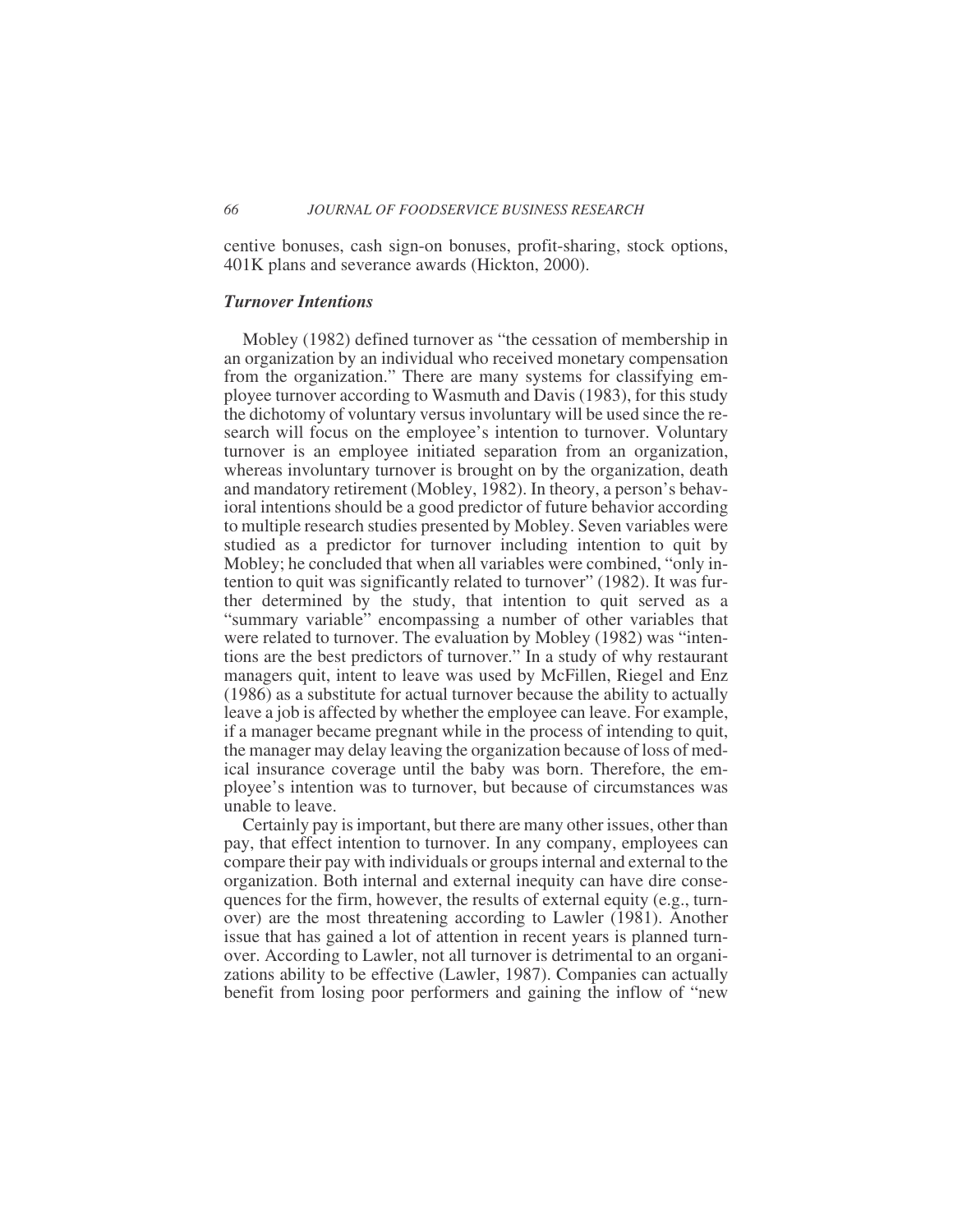blood." Also, if replacement costs are minimal, it could be cost effective to accept a higher rate of turnover for keeping wages suppressed, as can be the case with unskilled labor. In addition, the use of planned turnover is effective when a project has a finite life and the need for the employees associated with the project will come to an end.

Industry statistics show the dropout rate at 30-40% for restaurant managers across all segments (Van Houten, 1997). Burnout, workers leaving the industry all together, is a term often used in discussions about restaurant manager turnover (Tabacchi et al., 1990). Patil and Chung conducted a 1998 survey of 197 of the top chains to determine turnover rates for the restaurant industry. Within the 49 companies that responded to the survey, the general manager turnover rate was 29.4% across all segments. This turnover rate is in line with the reported rate of 29.7% from a 1997 study on selection and retention of managers in the U.S. restaurant sector by MacHatton, Van Dyke and Steiner (Patil & Chung, 1998). Turnover is less likely among high wage, high performing workers (Lazear, 1999). Some employers' unwillingness to increase compensation, shifts with long hours, and poor corporate recognition of good performance are just the beginning of a list of shortcomings that intensify employee flight (Ghiselli, 2000).

# *Compensation*

Ask someone to define compensation, and depending on the life experiences of that person, you will get a range of definitions. The combination of all cash incentives and the fringe benefit mix that an employee receives from a company constitute an individual's total compensation according to Lawler (1981). Dibble (1999) expands the definition of earnings, by stating "it is money even when we do not use the word" and further elaborates by stating that a benefit like employee development, even though not necessarily viewed by the employee as compensation, is a substitute for money and a major cost for employers. However, for the purpose of this study, company benefits which are mandated by law, (e.g., FICA, workers compensation insurance), and other firm benefits that are not traditionally thought of as compensation by employees, (e.g., training and development), will not be considered. The study will use a list of compensation items as defined in published literature about Outback Steakhouse, company literature and personal interviews with managers.

According to Steers and Porter (1991), the research on compensation clearly shows a link between the rewards a company offers and those in-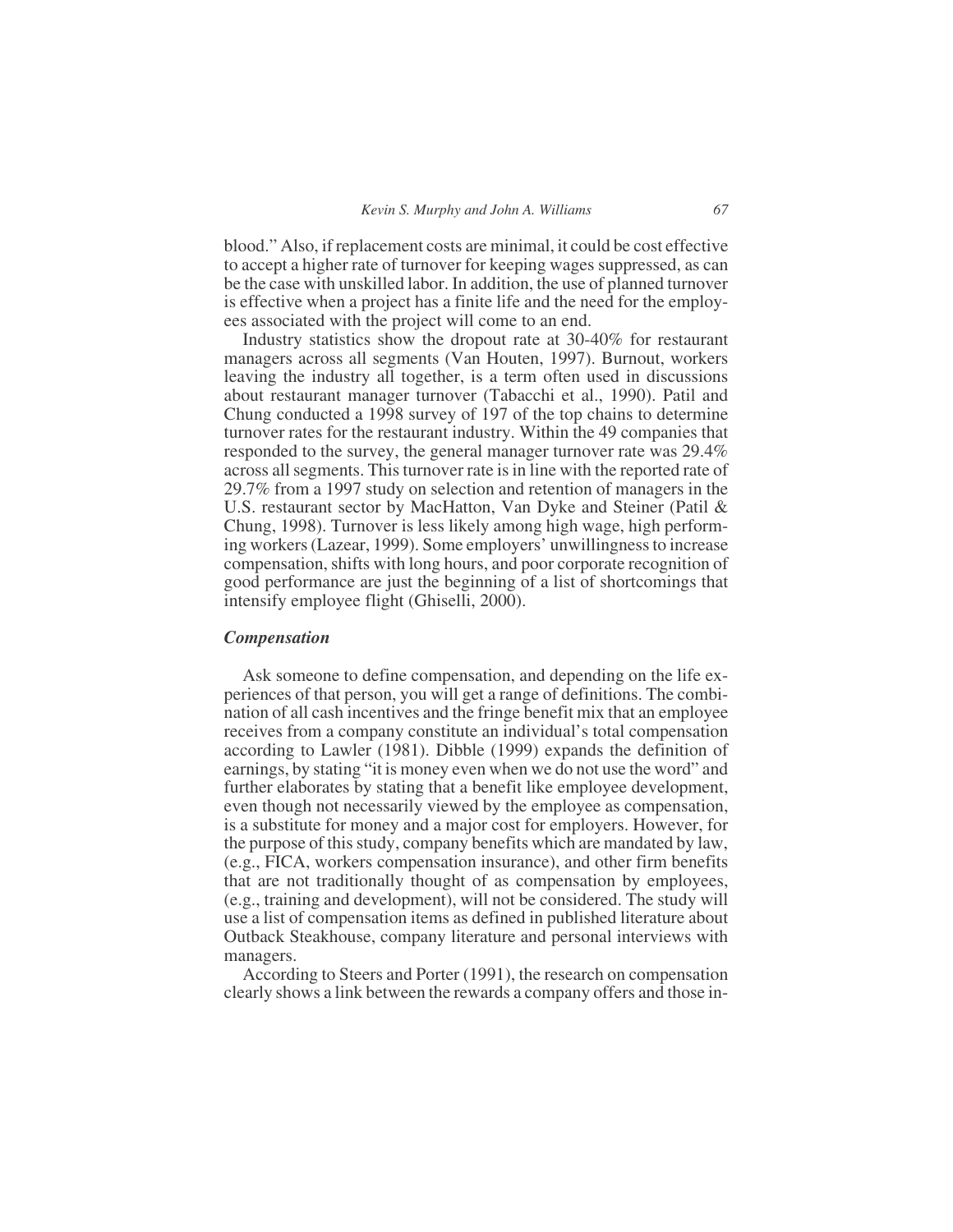dividuals that are attracted by the compensation into working for the firm, and those employees who will continue to work for the business. In recent years, the compensation available to employees has expanded both in terms of type and amount. Traditionally, restaurant general managers were compensated with a base pay and a business period bonus based on meeting preset goals for revenues and expenses (Muller, 1999). While increases in base pay and annual raises appear to be slowing, variable pay is on the rise through a variety of employee friendly options. McDonald's, the world's largest restaurant company, has implemented an Employee Stock Ownership Plan (Schmidgall and Bechtel, 1990). According to Becker (1996), ESOPs and profit sharing reinforce reward mechanisms. Deferred compensation, stay-for-pay and stock options that are activated after a length of time have become a way not only to reward employees but also to get them to stay and perform better. In general, compensation has been divided into monetary and non-monetary incentives, but with the advent of "cafeteria" style plans, where employees get to choose among a variety of options for a set price, the categories have become blurred. Additionally, employees that are in high demand are increasingly acting as their own agents negotiating individual compensation arrangements, much like professional sports players, based upon their employment value to the firm.

According to Philip J. Hickey, Jr., president and C.O.O. of Rare Hospitality International Inc., the parent company of Longhorn Steakhouse, Bugaboo Creek Lodge & Bar and Capital Grill, "We are not seeing an erosion of our managers going to other industries, per se; but there is a strong interest on their part to pursue quality of life issues" (Prewitt, 2000). Hickey further states that the experienced managers in their late thirties and forties are increasingly leveraging their value to the company and the shortage of qualified managers in the restaurant industry by making a statement about who they are, where they want to live, how they want to work. Rare Hospitality International Inc. has reduced their manager's workweek hours, increased their pay, benefits, and other forms of compensation in an effort to prevent turnover.

Some compensation plans that include an equity ownership-stake such as stock options, profit sharing, and manager partner programs have reported great success. Au Bon Pain saw a significant reduction in employee turnover when the company implemented a partner-manager program (Williams et al., 1995). In a 1994 study of hotel industry turnover for housekeepers by Ohlin and West, they concluded that hotel properties that offered retirement plans and other fringe benefits had significantly lower turnover than those hotels that did not offer similar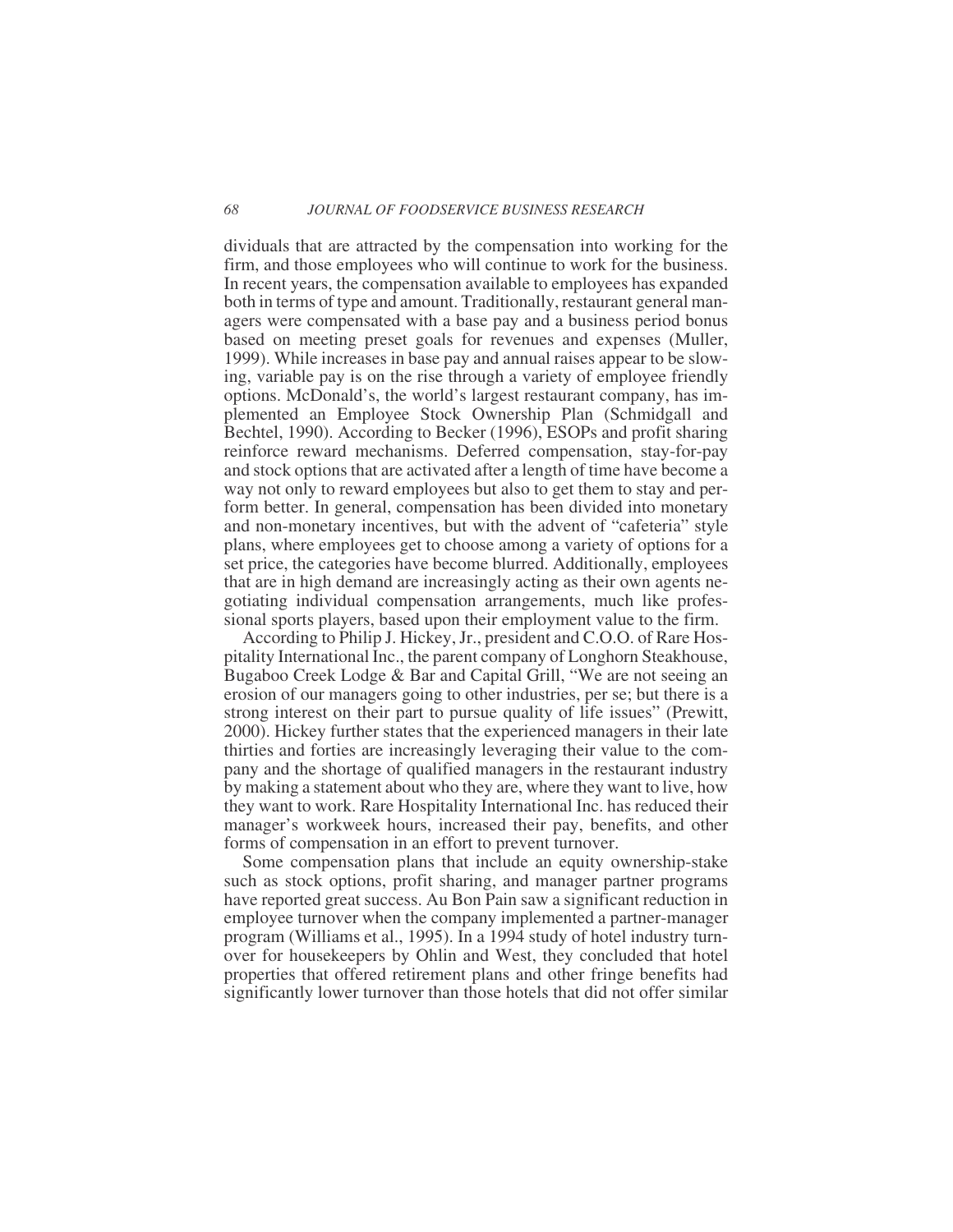benefits. In an article for Restaurant Business, several industry executives from companies such as Sonics, IL Fornaio, P.F. Chang, Outback Steakhouse, Cheesecake Factory, California Pizza Kitchen and others that have implemented managing partnerships extol the success of the plans with their companies citing turnover rates for managing partners between 0-5% (Van Houten, 1997). Clearly, equity ownership plans have had an impact at those companies in reducing management turnover. A study by Berger et al. (1993) of the hospitality industry concludes that profit sharing is needed for the 21st century in an effort to be a flourishing hospitality business.

With the heavy competition for qualified management and the high turnover rates for restaurant managers, it becomes essential to hire and retain successful managers. The intent of this research is to look more closely at these issues.

#### *Research Questions*

- 1. Does the compensation plan for Outback Steakhouse's managing partners lead to reduced turnover intention?
- 2. What compensation elements, as identified by Outback Steakhouse's managing partners, effect turnover intentions?

# *Outback Steakhouse Compensation Plan*

This for most insider and outside observers is the cornerstone of Outback's success: the ability to hire and retain well-qualified restaurant management by providing managing partners the opportunity to purchase a 10% ownership stake in the restaurants they operate for \$25,000 and requiring them to enter into a 5-year contract (Hayes, 1995). By offering this level of commitment and by providing the managing partner with a significant stake in the restaurant (10% of operating cash flows), the company believes it can attract and retain experienced highly motivated restaurant managers. The company also limits the restaurant to dinner only service, which reduces the hours for managers  $(5 \text{ days } \& 55 \text{ hours maxi-}$ mum) and employees. This enables the average managing partner to earn \$73,600 a year in bonuses from cash flow coupled with a \$45,000 base salary for annual cash compensation of \$118,600 (Inc. Magazine, 1994). The eight monetary compensation offerings at Outback are: Ownership equity stake–10%; Retirement plan; Cash flow bonus–10%; Base salary \$45,000; Stock option 4,000 shares vested over five years; Deferred compensation/end of contract cash out (10% of cash flow for last two years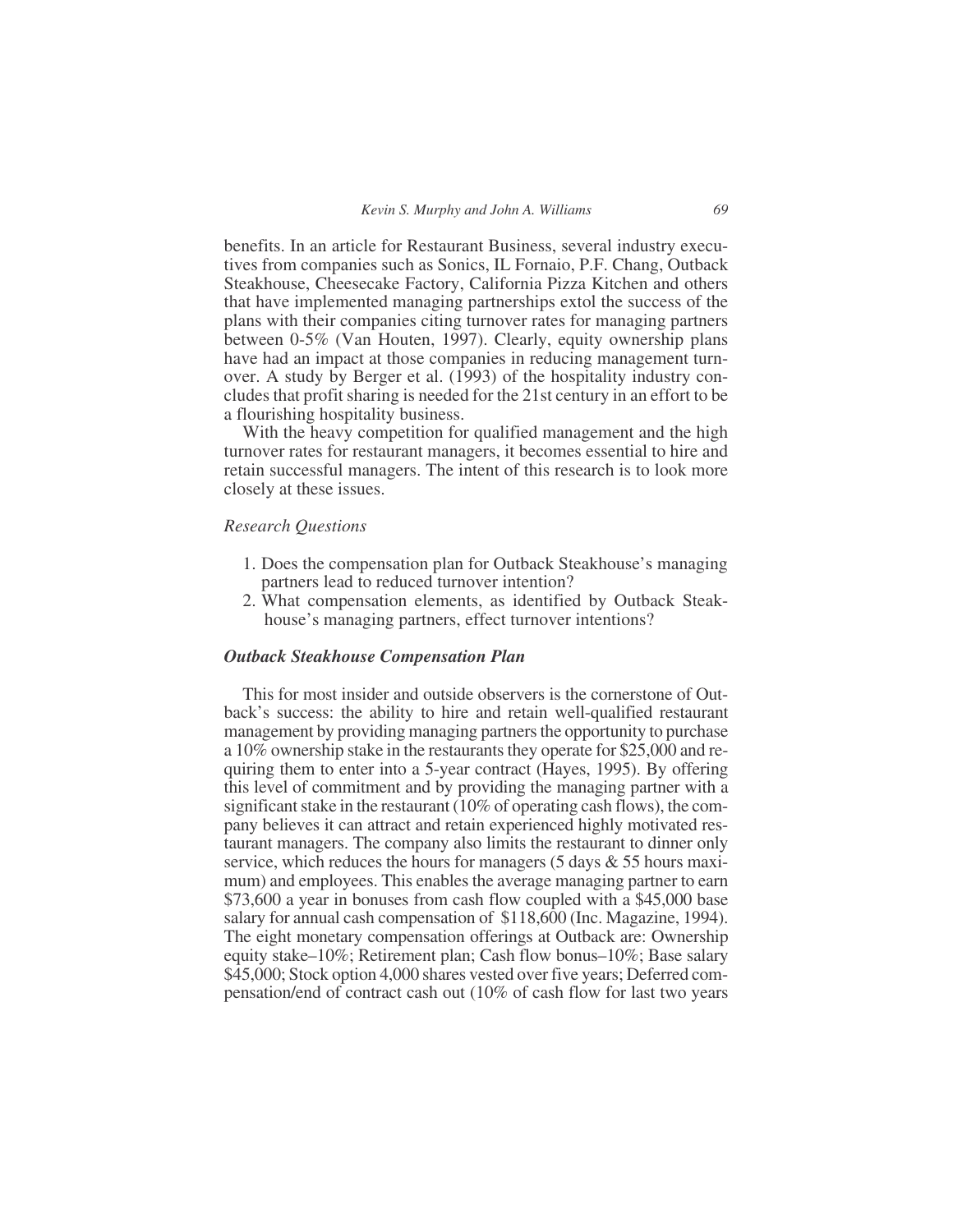times five); Medical, dental and life insurance; and Vacation/paid time off. The five Non-monetary compensation offerings are: Quality of work; Status as manager/partner; Community association/location; Job Autonomy; and Job status (www.outback.com).

# *RESEARCH METHODOLOGY*

The literature suggests that compensation is correlated with employee turnover in business organizations of all types in the US (Lawler, 1987; Mobley, 1982; Steers & Porter, 1991). Therefore, it is hypothesized that: The eight individual monetary factors/elements identified in the compensation plan for Outback Steakhouse's managing partners have significant positive impact on manager retention, consequently reducing their intention to turnover. This hypothesis was tested by survey question number 1 (Indicate the degree to which each of the following 13 attributes has a positive influence on your desire to stay with your current employer and not join another company) and question 2 (To what degree do you feel that your company's compensation package, as a whole, has a positive influence on your desire to stay with your current employer and not join another company?). The questionnaire was structured for the purpose of determining if the compensation attributes offered by Outback Steakhouse are a significant source of reduced turnover intention, both in of themselves and compared to the compensation package as a whole.

There are eight monetary attributes and five non-monetary attributes identified in the compensation plan of Outback Steakhouse as influential in reducing intention to turnover of managing partners according to published reports on the company and statements by the principles of the corporation (Hayes, 1995; Inc., 1994). These attributes are at the core of this study in determining the relationship between compensation and intention to turnover and are represented in question 1. These attributes are:

## *Monetary*

*Ownership Stake/Equity Interest*: Outback provides managing partners the opportunity to purchase a 10% ownership stake in the restaurants they operate for \$25,000 and requires them to enter into a 5-year contract. By offering this level of commitment and by providing the managing partner with a significant stake in the restaurant (10% of operating cash flows), the company believes it can attract and retain experienced highly motivated restaurant managers. After 5 years, managing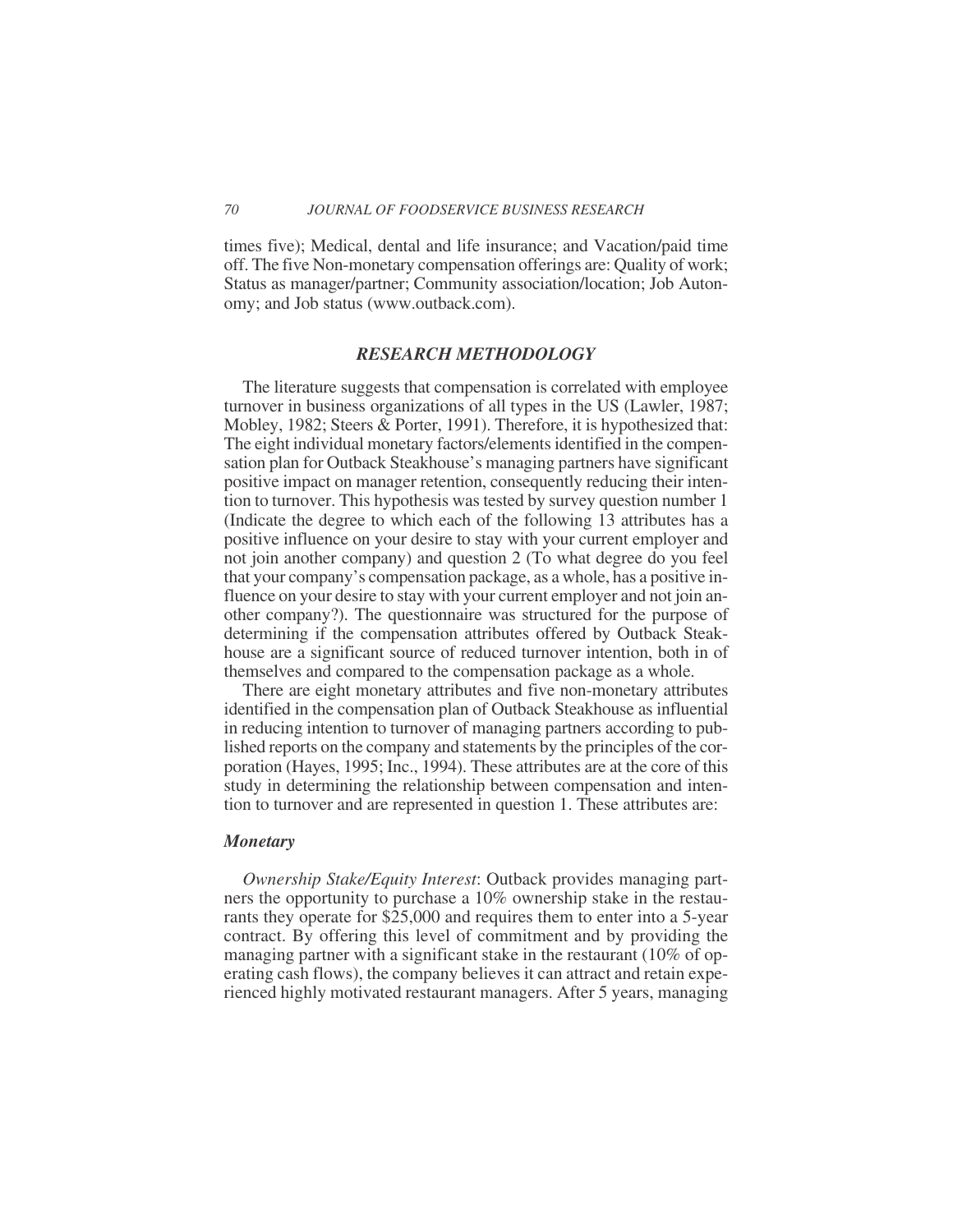partners can sign up for another contract and purchase an additional equity stake in their unit up to 20%.

*Retirement Plan:* The company offers a 401K plan to its managers.

*Performance Bonus:* This is the largest part of many managing partners' annual income. Managing partners earn 10% of the cash flow for the unit in which they are the proprietors. This equates to an average annual income of \$118,600, but can go over \$160,000 in high performing restaurants.

*Base Salary:* The base salary for managing partners is \$45,000, which has remained unchanged for several years since the early 1990's.

*Stock Options Vested Over Five Years:* Outback managers receive 4,000 shares vested over the first five years of their contract. If they choose to sign up for an additional five years more shares are offered.

*End of Contract Cash-Out/Deferred Compensation:* At the end of the managing partners contract they can "cash out" of their restaurant unit for 10% of the last 2 years cash flow times 5, or roll the deferred compensation over. Some cash outs are reported to reach as high as \$300,000.

*Fringe Benefits:* Medical, dental, life, and disability insurance benefits are provided for the managing partners as part of their employment contract.

*Paid Time Off:* Outback managing partners receive vacation and holiday pay as part of their management contract. At the end of their 5-year contract they receive a one-month paid "sabbatical" at the corporate office in Florida where they get to discuss their future with the principles of the company, relax, and decide if they want to negotiate a new contract with Outback.

#### *Non-Monetary*

*Quality of Working Conditions:* The company limits the restaurant to dinner only service, which reduces the hours for managers to an average of 50-55 hours/week and a 5 day work week.

*Status as a Managing Partner of the Restaurant:* Outback believes that restaurant managers have a desire to own a restaurant of their own. So managing partners have their names put above the entrance to their Outback restaurant labeled as the proprietor.

*Community Association/Location:* The company believes that a strong community affiliation is important to the success of their Steakhouses and that managers should have say in where they work and live. Also, the company's community based marketing plan calls for their managers to develop strong ties with the community where they live and work.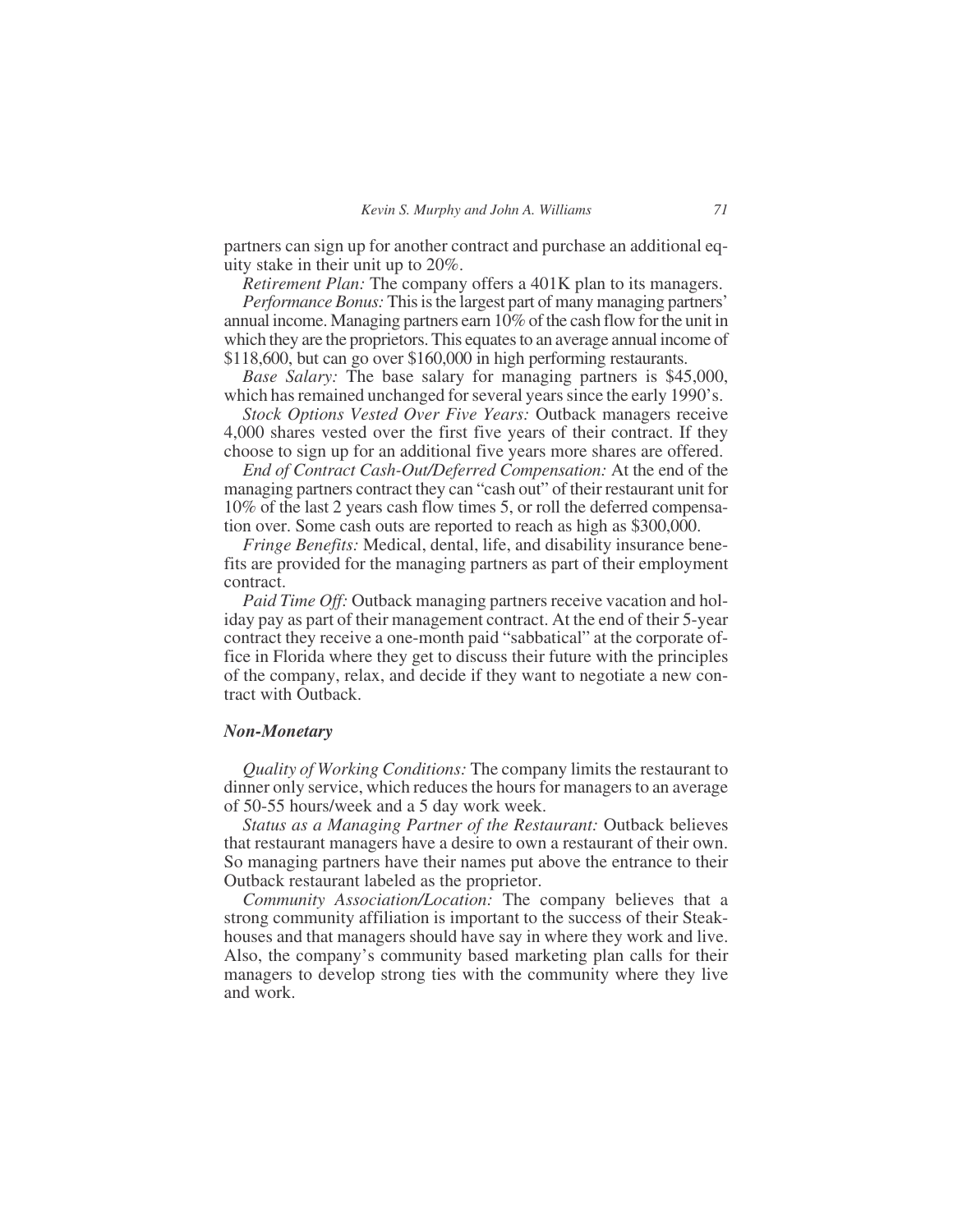*Job Responsibility:* Outback managers, like most restaurant managers, are responsible for a lot, but even more so because their equity stake in the company makes it difficult to walk away if times get tough.

*Job Autonomy:* The Outback philosophy is to hire the best managing partners and make them the captains of their own ships while monitoring from afar. This gives Outback managers a lot of autonomy in running the day to day operations of their units.

All of these items were developed based on research into the compensation plan offered by the Outback organization to its managing partners, an examination of the literature and by the suggestions of a panel of experts comprised of professors at a major land grant university. The population selected for this study was the U.S. managing partners/general managers/proprietors of Outback Steakhouse Inc. As of June 13, 2000, the company operates 620 restaurant units under the Outback Steakhouse brand in 49 states and thirteen countries, according to a company news release. The sampling frame for this study includes all those managing-partners at the Outback Steakhouse concepts in the U.S.A. listed on the company web site as of August 2000 totaling 600 managers.

This survey was developed by researching other compensation, turnover and job satisfaction survey instruments that were used in the hospitality field and human resources management for data collection purposes (Murrmann et al., 1987; Van Houten, 1997; Patil & Chung, 1998). The survey and a letter of introduction developed for this study were sent by mail to all of the 600 general managers of Outback Steakhouses listed on the company's web site. The questionnaire for this study was a self-administered instrument, which probed work history, demographic, and compensation variables. All items were rated on a 7-point Likert-type rating scale ranging from  $1 =$  not at all influential to 7 = highly influential. Questionnaires were given to two managing partners at Outback Steakhouses during a personal interview to determine if any relevant factors of the compensation plan of Outback Inc. were not included on the survey instrument and whether they understood all of the questions. The managers did not identify any missing factors on the survey instrument, but they were able to provide additional details of recent development affecting two compensation variables included in the survey instrument. The first addition included in the second five-year contract is the manager's option to purchase an additional stake of up to 20% in their unit and receive the associated cash flow. The second addition is the paid one-month break and re-indoctrination into the company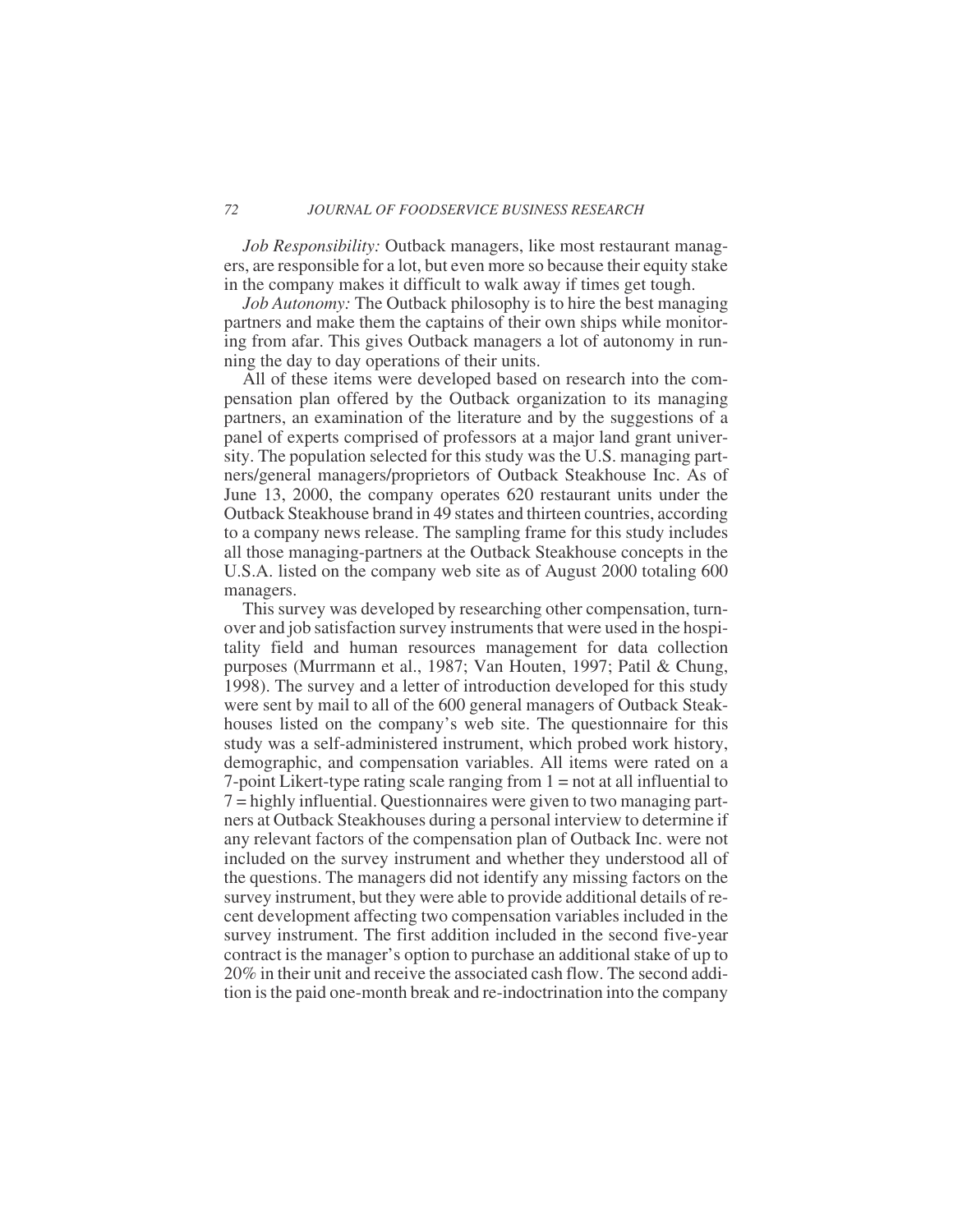at the corporate headquarters in Florida. Both of these additional benefits are designed to help retain managers for another contract period.

Once the data was gathered, the survey questions and answers were coded and programmed into SPSS version 10.1 statistical analysis package. First, Chronbach alpha coefficient scores were computed for scale items 1 (compensation attributes) and 2 (turnover intentions). Linear regression was used to compute the regression coefficients between scale variables 1 and 2 using a forward selection criteria and scale variable 2 as the dependent variable to test the hypothesis. In addition, Pearson correlation coefficients were also calculated to test for significant relationships between variables in items 1and 2.

# *RESULTS AND DISCUSSION*

A total of 600 surveys were sent out to the population of Outback Steakhouse's managing partners in 49 states where their restaurants operate in the United States. Seventy surveys were returned for a response rate of 12%. Of the 70 surveys returned, 64 were usable (91%) for a final usable response rate of 10.6%. Considering the nature of the survey on compensation and turnover and the target population of very busy restaurant general managers, the response rate was considered within acceptable ranges.

There were 6 respondents (9.4%) under the age of 30, there were 34 respondents (53%) from the ages of 30–39 respectively, 23 respondents (36%) were between the ages of 40-49, and one respondent was over 49. The sample of respondents is, in general, older than the ages reported for restaurant managers in other surveys, and by the BLS. Possible causes for the older age of respondents in this survey could be the stated philosophy of Outback to hire only experienced managers as well as the rewards associated with Outback's compensation package creating an incentive to stay, while also helping to prevent industry burnout of older managers. Males represented 92.2% of the total respondents, 75% percent of the respondents were married, with 62.5% having children.

The total before-tax annual income including base salary and cash bonuses as reported by the respondents broke down as follows: Five managers (7.8%) reported that their annual incomes were in the \$50,000 to \$75,000 range and 17 managers (26.6%) reported annual incomes of \$76,000 to \$100,000. The largest percent of general manager respondents (34.4%) reported annual incomes of \$101,000 to \$120,000 for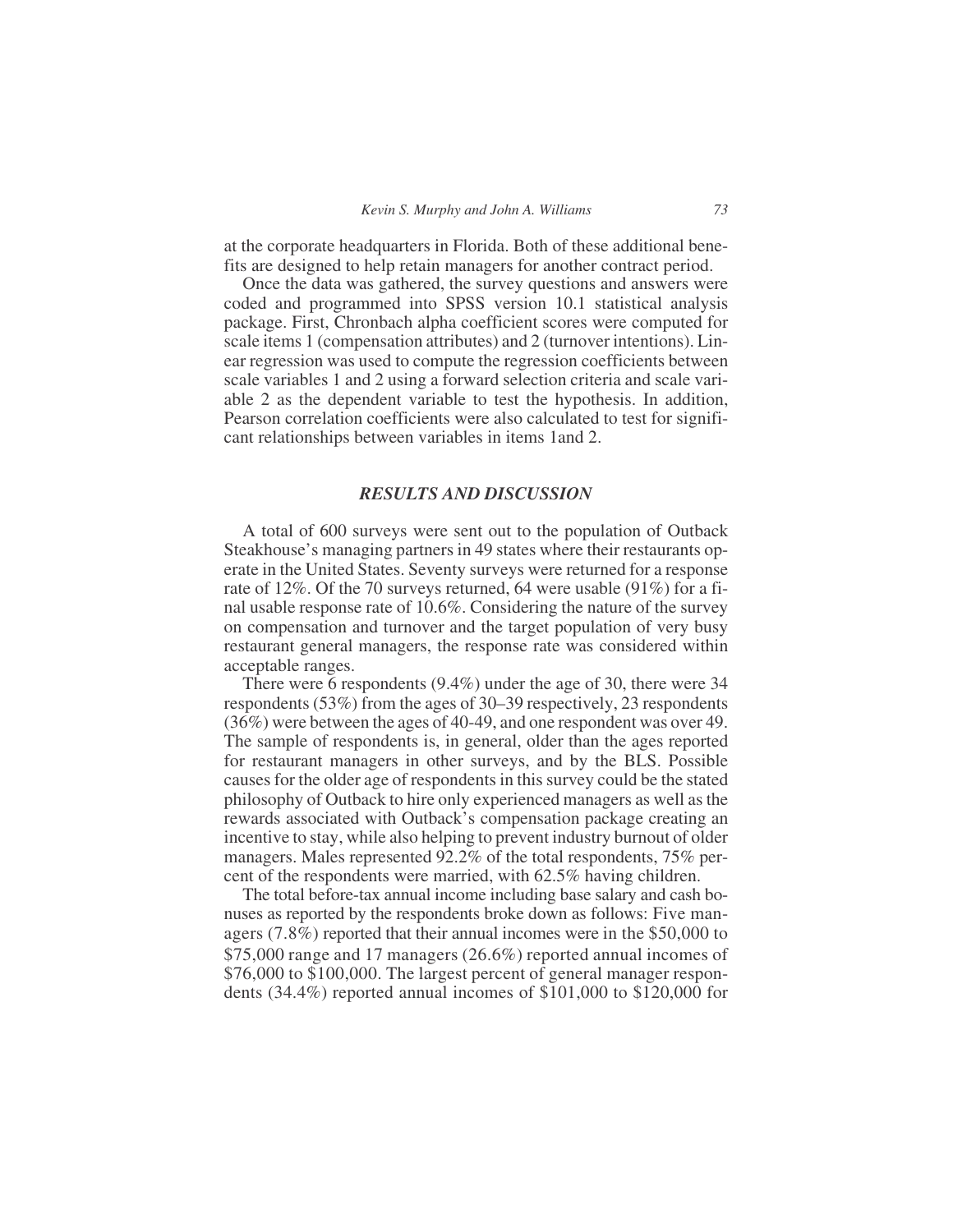the period surveyed. Ten general managers (15.6%) reported that their annual incomes were between \$121,000 and \$140,000, while 3 general managers (4.7%) in each of the last two categories reported earning an annual income before taxes of \$141,000 to \$160,000 and in excess of \$160,000 respectively. Fully 61% of respondents reported earning between \$76,000 and \$120,000, which is in accordance with information provided in interviews with managing partners at Outback Steakhouse restaurants.

The mean number of years that the general managers had been in their current job was 5.65 years with a standard deviation 4.44 and a range from .5 years to 20 years. The Outback Steakhouse restaurants have been in existence since 1988. For the question "how long have you been with your current employer" the mean response was 6.87 years with a standard deviation of 2.58 and a range of 1.5 years to 12 years. For the question "how long have you been a restaurant manager," the mean response was 12.42 years with a standard deviation of 6.61 and a range of .5 years to 30 years. Finally, for the question "how many other hospitality organizations have you managed" the mean response was 2.63.

Chronbach alphas were computed to test the internal consistency reliability of variables 1 and 2 and it was deemed that a minimum value of .70 would be considered acceptable (Nunnally, 1978). The alphas ranged from .79 (retirement plan and vacation/paid time off) to .82 (community association & performance bonus). Overall, all the alphas indicated strong support for internal consistency reliability with the combined variables 1 and 2 producing an alpha of .82.

The Pearson Correlation Coefficient (R) was used in order to examine the relationship between each of the monetary compensation elements in item 1 (base salary, deferred compensation, insurance, ownership stake, performance bonus, retirement plan, stock option, vacation) and intention to turnover, item 2. The correlation coefficients show that there were several significant relationships between the eight monetary variables in item 1 and the influence of compensation plan on managers intention to turnover, item 2, and (see Table 1). The correlation was significant (at  $p \leq .01$ ) between compensation package influence on turnover intentions (item 2) and deferred compensation,  $R = .582$ , ownership stake,  $R = .483$ , stock option,  $R = .477$ . There were also three variables to have significant positive correlation coefficients at  $p \ge 0.05$ , base salary  $R = .298$ , status as a manager  $R = .272$  and vacation/time off  $R = 0.263$ . The respondents to the survey ranked item 2 with a composite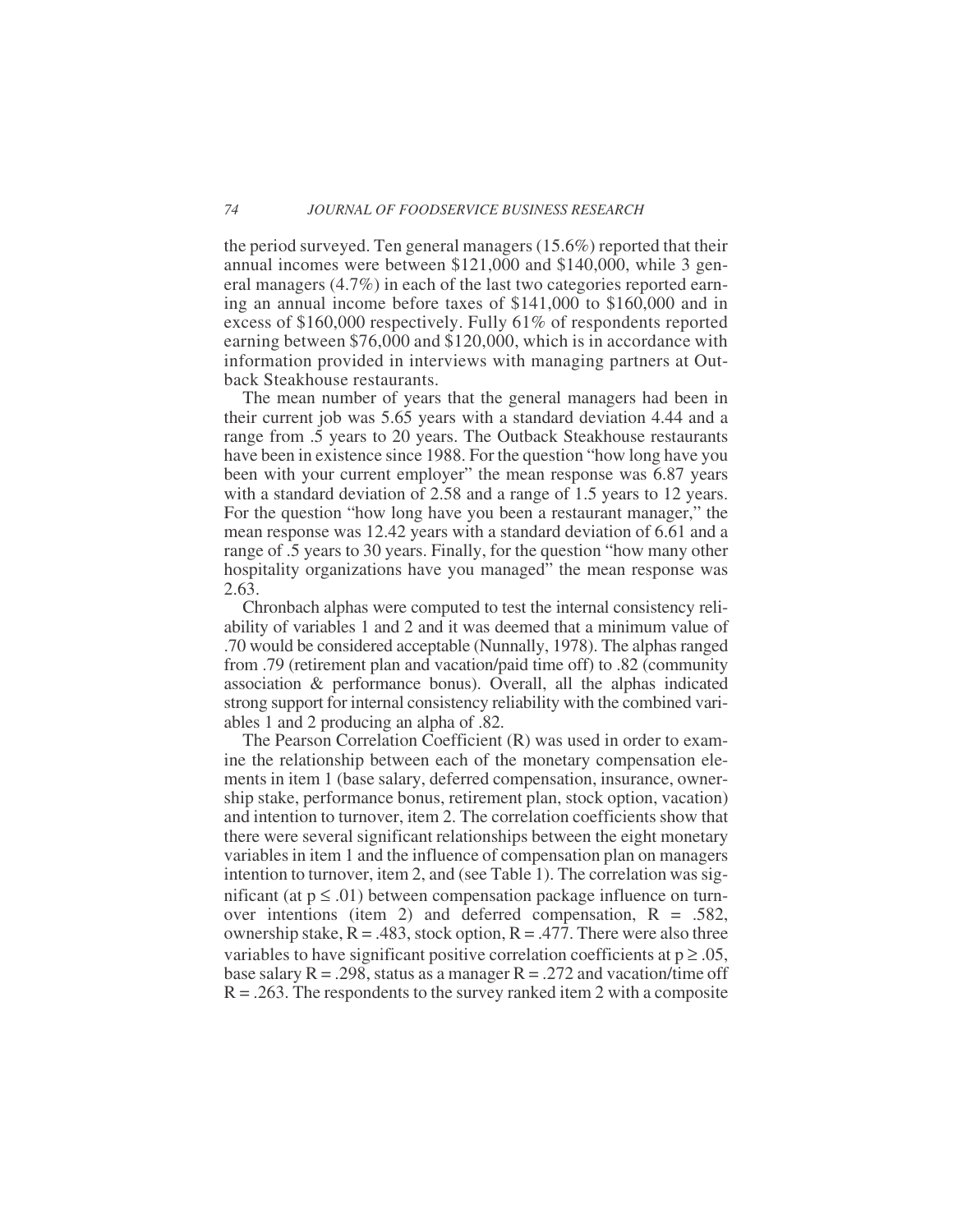score of 6.31 on a 7-point Likert-type scale indicating that the compensation package of Outback Steakhouse is highly influential on their desire to stay with the company. Thus, the results of the correlation analysis support in part the hypothesis that the eight monetary factors in Outback's compensation plan have a significant positive impact on turnover intentions of general managers. Five of the eight compensation variables (base salary, deferred compensation, ownership stake/equity, stock option, vacation/time off) had a significant positive relationship with the compensation plan's impact on the general manager's desire to stay with Outback Steakhouse.

A forward regression analysis was conducted to determine which variable or combinations of variables were the best predictor of the positive influence compensation has on turnover intentions (Table 2). In the regression analysis all 13 variables in question 1 were used as independent variables (base salary, location, deferred compensation, autonomy, responsibility, insurance, ownership stake, performance bonus, work conditions, retirement plan, status, stock option and vacation) and question 2 was used as the dependent variable. Question 1 variables were tested to see what variable or combination of variables best predicted the degree to which the Outback compensation plan has a positive influence on general manager's intention to turnover. As indicated in Table 2 when the forward regression was run, two variables, deferred compensation and stock option, explained 41.7% of the variation for item 2 ( $\mathbb{R}^2$  = .417). This compares to deferred compensation by itself which explains 33.9% of the variability ( $R^2 = .339$ ). None of the 11 other variables in item 1 were added to the final equation under the forward selection process to improve the predictability of the regression model. For the regression equation, the  $R^2 = .417$  which indicates that 41.7% of the variability in the degree to which the Outback compensation plan has a positive influence on general manager's intention to turnover is predictable from the regression model; which contains the two variables deferred compensation/end of the contract cash out and stock option.

The regression analysis supports the hypothesis, in part, that the eight individual monetary factors/elements identified in the compensation plan for Outback Steakhouse's managing partners have significant positive impact on manager retention, consequently reducing their intention to turnover. A substantial part of the variation in the compensation package's positive influence on turnover intentions can be predicted by two of the monetary elements. The correlation coefficients showed that five out of the eight monetary compensation attributes demonstrate a significant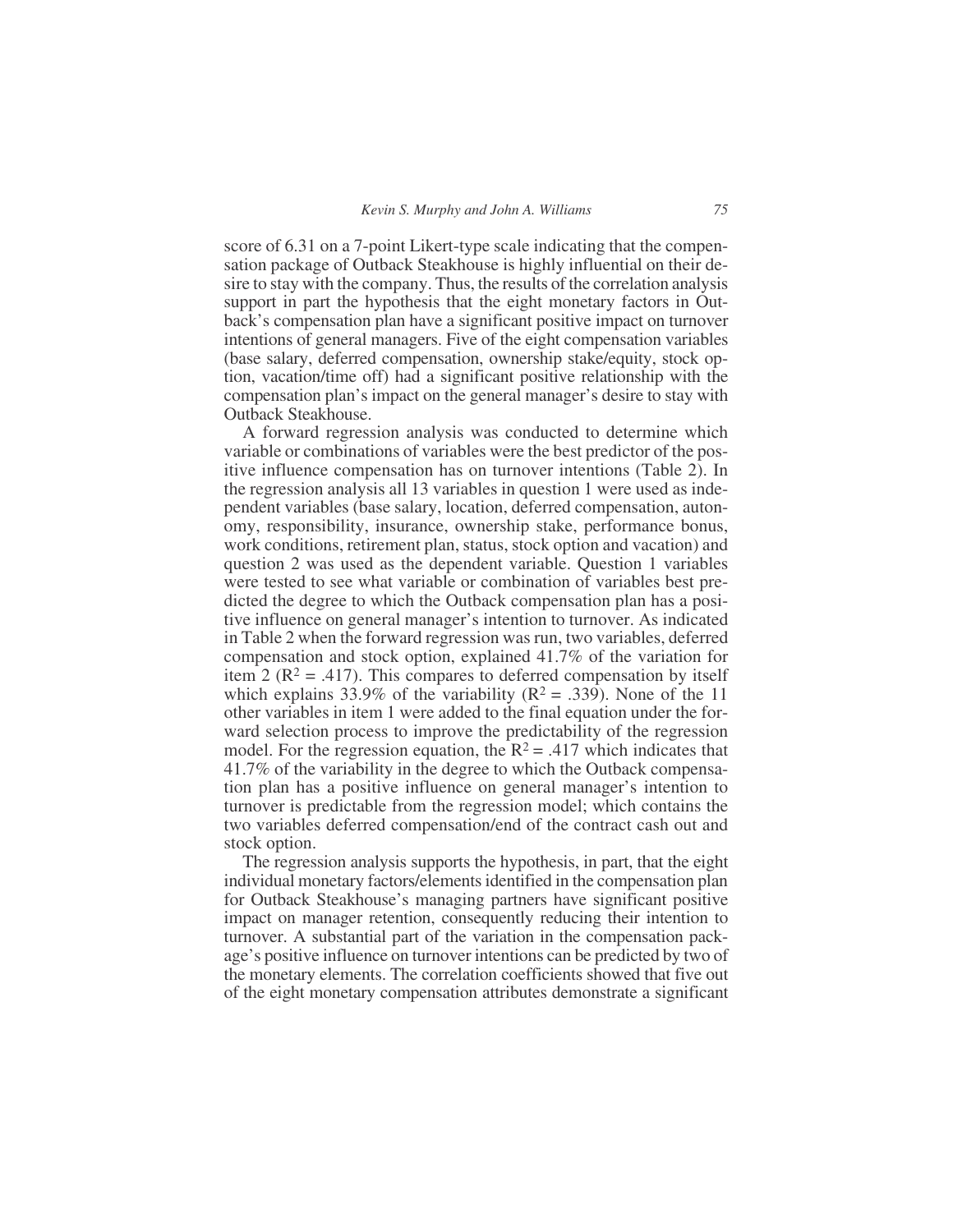| package<br>comp     | $.298*$     | .185     | .582**     | .196     | .235           | .081      | .483**          | 7117          | 098             | .149            | $.272*$       | $477**$      | $.263*$  |              |
|---------------------|-------------|----------|------------|----------|----------------|-----------|-----------------|---------------|-----------------|-----------------|---------------|--------------|----------|--------------|
| vacation            | 571**       | .149     | .152       | .171     | .085           | $.439**$  | $.255*$         | 060           | $477**$         | $491**$         | $.419**$      | 432**        |          |              |
| option<br>stock     | .228        | .117     | $.374***$  | $.285*$  | <b>229</b>     | .003      | $.478**$        | 078           | .156            | 239             | $.305*$       |              |          |              |
| status              | $.278*$     | .206     | $.272*$    | 261      | $.407**$       | $353**$   | $.360**$        | .033          | .053            | 292*            |               |              |          |              |
| retire-<br>ment     | $.368**$    | .133     | .189       | .286*    | $.298*$        | $.554**$  | $.341**$        | .188          | $.380**$        |                 |               |              |          |              |
| cond.<br>work       | .145        | .082     | $-0.087$   | $-061$   | .156           | 313       | .210            | .122          |                 |                 |               |              |          |              |
| perform<br>bonus    | .213        | $.319*$  | .214       | .118     | 227            | .156      | $.266*$         |               |                 |                 |               |              |          |              |
| owners<br>stake     | .141        | $-100$   | $.423**$   | $.407**$ | $.517**$       | $331**$   |                 |               |                 |                 |               |              |          |              |
| insur-<br>ance      | $.443**$    | .087     | $.255*$    | $320**$  | 480**          |           |                 |               |                 |                 |               |              |          |              |
| responsi-<br>bility | .020        | $-0.055$ | <b>201</b> | 489**    |                |           |                 |               |                 |                 |               |              |          |              |
| auton-<br>omy       | .088        | $-156$   | .223       |          |                |           |                 |               |                 |                 |               |              |          |              |
| comp<br>defer       | $.374***$   | .080     |            |          |                |           |                 |               |                 |                 |               |              |          |              |
| location            | $379**$     |          |            |          |                |           |                 |               |                 |                 |               |              |          |              |
|                     | base salary | location | defer comp | autonomy | responsibility | insurance | ownership stake | perform bonus | work conditions | retirement plan | status as mgr | stock option | vacation | comp package |

TABLE 1. Correlation Coefficients TABLE 1. Correlation Coefficients

> \*\*Correlation is significant at the 0.01 level (2-tailed).<br>\*Correlation is significant at the 0.05 level (2-tailed). \*\*Correlation is significant at the 0.01 level (2-tailed). \*Correlation is significant at the 0.05 level (2-tailed).

*76*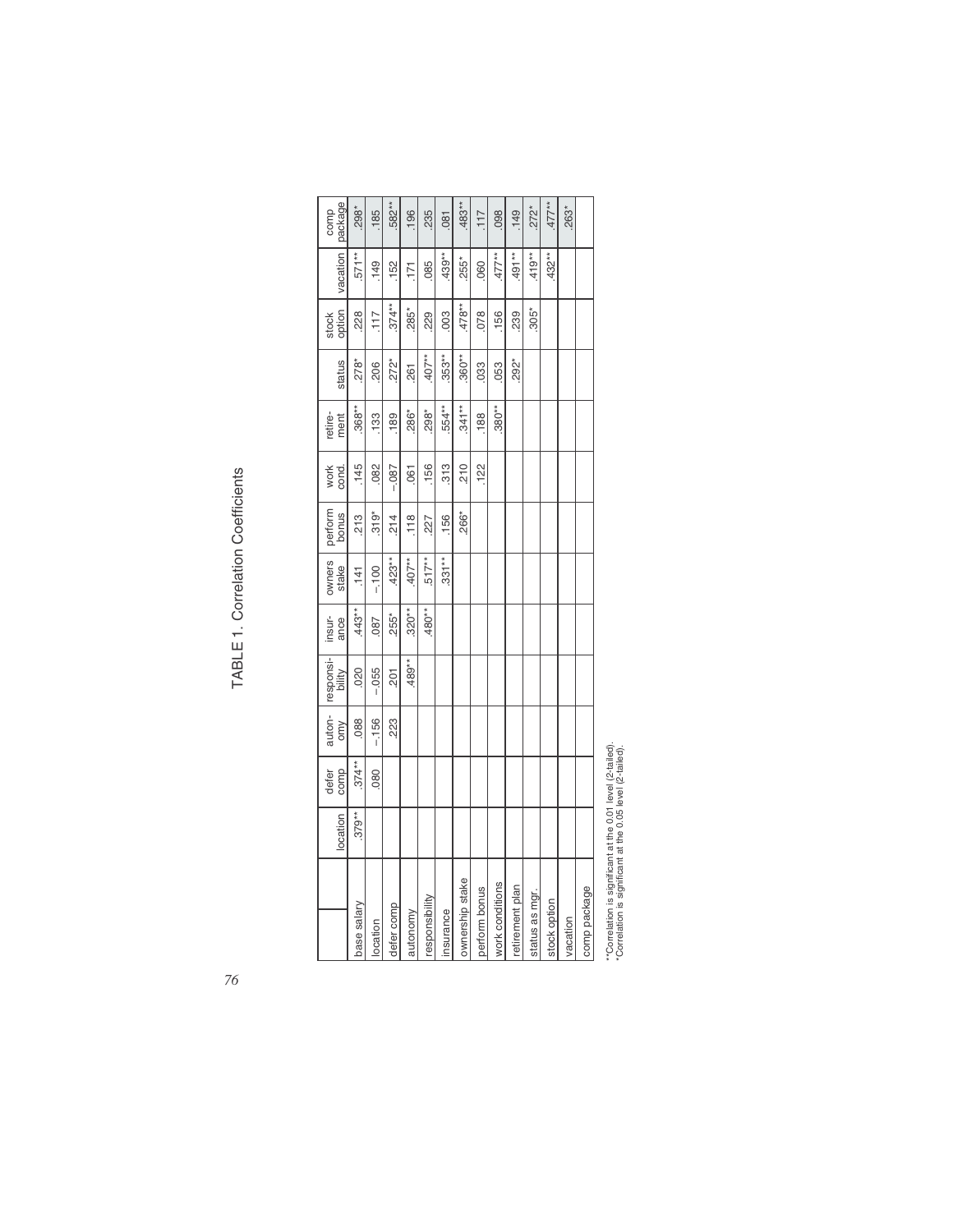| <b>TABLE 2. Regression Model Summary</b> |  |
|------------------------------------------|--|
|                                          |  |

| Model     |                                  | <b>R</b> Square | <b>Adjusted R</b><br>Square | Std. Error of the<br><b>Estimate</b> |
|-----------|----------------------------------|-----------------|-----------------------------|--------------------------------------|
|           | .582 a                           | .339            | .328                        | .850                                 |
|           | .646 b                           | .417            | .398                        | .805                                 |
| Dependent | compensation package, as a whole |                 |                             |                                      |

a Predictors: (Constant), defer comp b Predictors: (Constant), defer comp, stock opt

positive relationship with the compensation plan in reducing turnover intentions. The regression and correlation analysis supports some of the previous research that the compensation an organization provides clearly influences the decision employees make about the organization and turnover (Lawler, 1987; Mobley, 1982). Additionally, Steers and Porter (1991) support the premise that companies which offer the greatest compensation retain the most employees, "high reward levels apparently lead to high satisfaction, which in turn leads to lower turnover."

## *Study Limitations*

As with all research, this study had limitations that could be improved upon. A higher response rate would have been desirable to give more conclusive meaning to some of the results and to mitigate any response bias with the participants. The sample size and population were limited by the focus on Outback Steakhouses in the United States. Other restaurants with similar compensation strategies could be brought into the population on a national and regional basis to expand the scope and breadth of a future study into compensation practices of the restaurant business. This would improve on the generalizability of the study's finding to the casual restaurant segment as a whole.

The survey instrument used in the research could be enhanced to ask more refined questions in the work and demographic area. Specifically, for question 1 (indicate the degree to which each of the following elements has a positive influence on your desire to stay with your current employer) three additional variables that were indicated by respondents to question 3 (most important factor in influencing your decision to stay) and question 4 (most important factor in influencing your decision to leave) would be beneficial, "quality of life," "family time" and "better growth opportunity."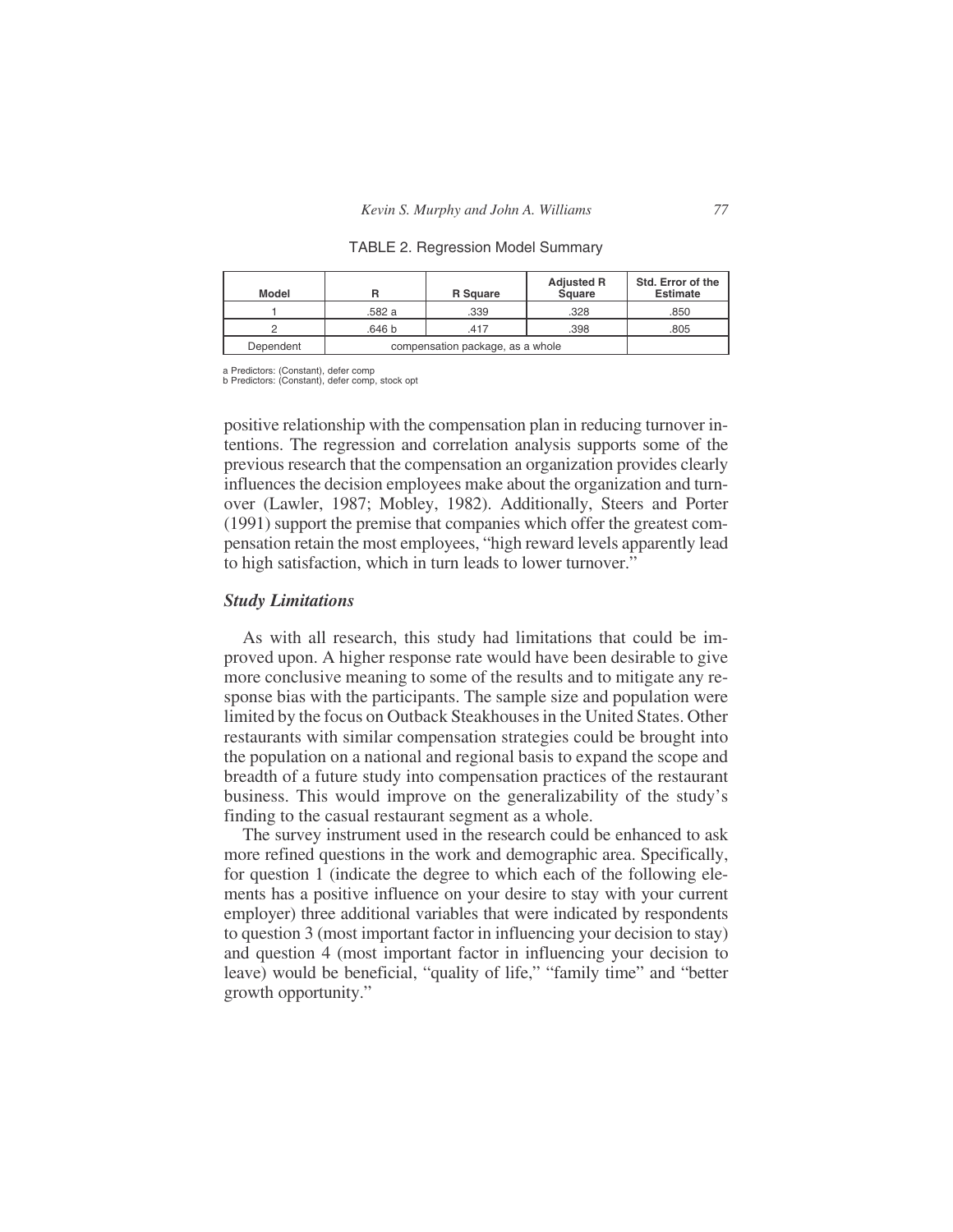# *Suggestions for Future Research*

With the future growth of the restaurant sector dependent to an extent on its ability to find employees and managers to operate units, the old ideas about compensation and attitudes about the quality of life outside of work are undergoing a transformation. Several reports cited in this study imply that old compensation and work concepts are under assault (Pine, 2000; Frumkin, 2000; Papiernik, 1999). Experienced managers are increasingly leveraging their value to the company and the shortage of qualified managers in the restaurant industry by "making a statement about whom they are, where they want to live, how they want to work." The restaurant industry has been challenged by these issues for a long time and the inability of some to change continues to prolong the problem, "employers, unwillingness to increase pay, shifts with long hours and poor corporate recognition of good performance just scratch the surface on a list of shortcomings that exacerbate employee flight" (Prewitt, 2000).

If the restaurant industry is going to break out of the mold it has so long cast itself into, it needs to gain a better understanding of the issues that exacerbate turnover and cause burnout. More research is needed to determine the degree of influence other progressive compensation plans have on managers for different companies in the restaurant business and hospitality industry. Additional variables should be included in future research including, quality of life, family time, growth opportunity, and burnout, just to name some possibilities. The sample size and population should be expanded to include a broader cross section of restaurant companies and number of managers. A longitudinal study could be conducted to examine the impact of time on the attitudes of general managers in the casual restaurant sector towards compensation, benefits and turnover intentions. Finally, a compendium of restaurant industry best practices for compensation packages, both monetary and non-monetary to aid in preventing turnover and increasing retention, could be done.

## REFERENCES

- Becker, C., (1996), Penetrating the Surface of Empowerment: A Guide for Teaching the Empowerment Concept to Future Hospitality Managers, *Hospitality Educator*, 8 (4).
- Berger et al., (1991), Human Resources Management in the 21st Century: Predicting Partnerships for Profit, The Council on Hotel Restaurant and Institutional Education, 17 (1).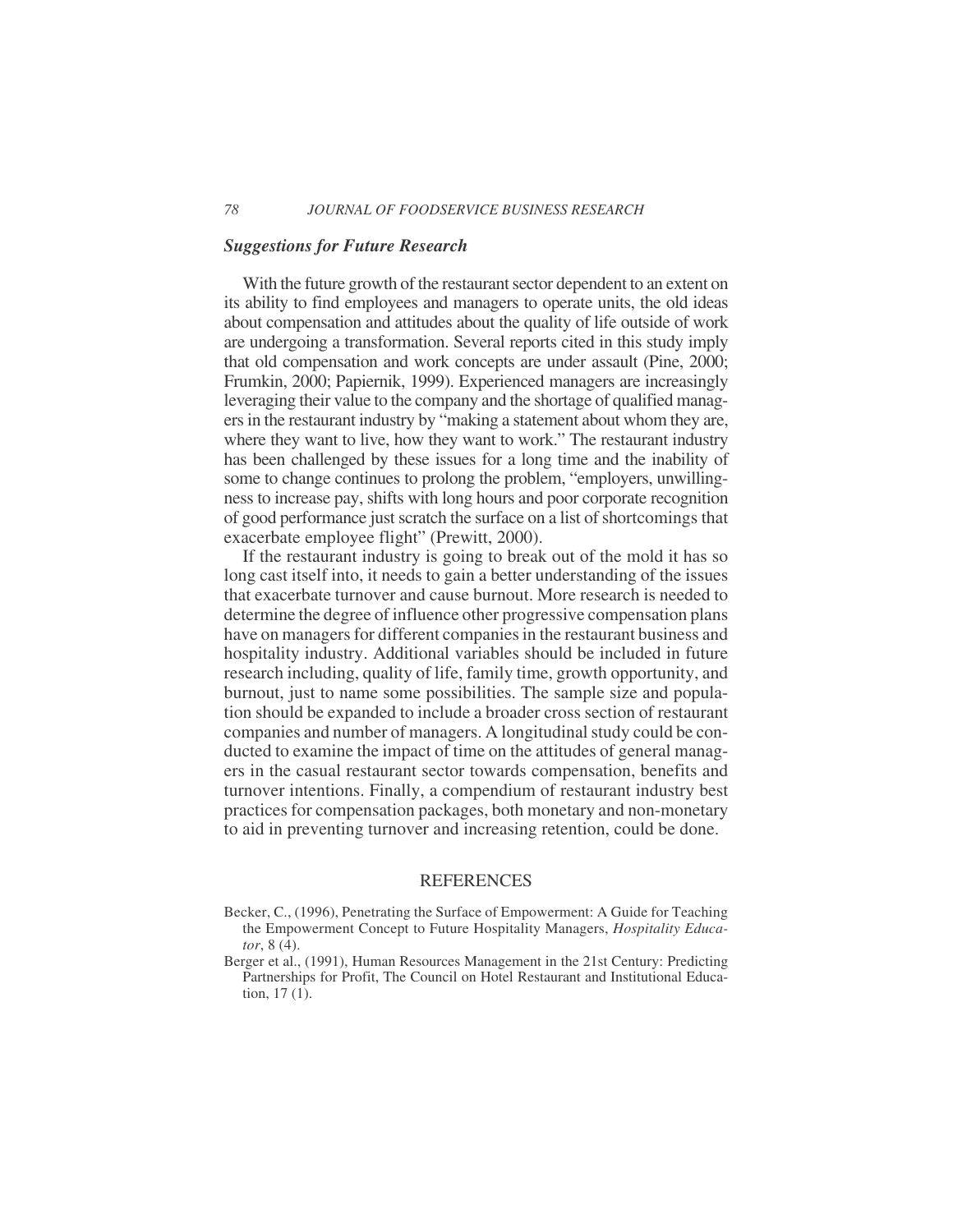BLS, (1999). The Occupation Outlook Handbook, *<http://www./stats.bls.gov/oco/> ocos012.htm*

Dibble, S., (1999), Keeping Your Valuable Employees, New York, Wiley.

- Ghiselli, R., LaLopa, J., Bai, B. (2000), Job Satisfaction, Life Satisfaction, and Turnover Intent of Foodservice Managers, Council on Hotel Restaurant Institutional Education, New Orleans, LA.
- Hickton, M., (2000), David verses Goliath, National Restaurant Association, Restaurant Report, *[http://www.restaurantreport.com/features/ft\\_davidvsgoliath.html](http://www.restaurantreport.com/features/ft_davidvsgoliath.html)*.

ILO, Labor Force Statistics, 1997, 25.

- Inc. Magazine, (1994, December) Entrepreneur of the Year, 40-59.
- King, P., (2000), Elliot Conference Addresses Industry's Concerns about Shrinking Labor Pool, *Nation's Restaurant News*, 34(17), 6.
- Lawler, E. E., (1981), Determining Total Compensation: Strategic Issues, Pay and Organization Development, Reading, MA. Addison-Wesley.
- Lawler, E. E., (1987), The Design of Effective Reward Systems, Englewood Cliffs, NJ, Prentice Hall.
- Lazear, E., (1999) Personnel Economics: Past Lessons and Future Directions, *Journal of Labor Economics*, 17 (2).
- Mcfillen, J., Riegel, C. & Enz, C., (1986, November), Why restaurant managers Quit (and how to keep them), *The Cornell Hotel and Restaurant Administration Quarterly*. Ithaca: 27 (3) 36-44.
- Mobley, W. H., (1982), Employee Turnover: Causes, Consequences, and Control, Reading, MA., Addison–Wesley.
- Muller, C., C., (1999), The Business of Restaurants: 2001 and Beyond, *Hospitality Management*, 18 (4).
- Murrmann, S. K. et al., (1987) The Level of Compensation and Employee Benefits for Entry Level Managers in the Hospitality Industry Survey, The Virginia Tech Center for Hospitality Research and Service.
- Nunnally, J. (1978), Psychometric Theory, 2nd ed., New York, McGraw-Hill p. 245.
- Ohlin, J. B., West, J. J., (1994), An Analysis of Fringe Benefit Offerings on the Turnover of Hourly Housekeeping Workers in the Hotel Industry, *International Journal of Hospitality Management*, 12 (4).
- Olsen, M. D., (1995), Environmental Forces, Competitive Methods and Industry Performance–A Study of Multinational Chains in the Hotel Industry, Into the New Millennium: The White paper on the Global Hospitality Industry, International Hotel and Restaurant Association, Paris, France.
- Olsen, M. D., and Sharma, A., (1998), Forces Driving Change in the Casual Theme Restaurant Industry, International Hotel and Restaurant Association, Paris, France
- Outback Inc., (1998), Annual Report, *[http://www.corporate-ir.net/ireye/ir\\_site.zhtml?](http://www.corporate-ir.net/ireye/ir_site.zhtml?) ticker=osi&script=700&layout=11.*
- Outback Inc., (2000), News Releases. June 13, *[http://www.corporate-ir.net/ireye/ir\\_](http://www.corporate-ir.net/ireye/ir_) site.zhtml?ticker=osi&script=410&layout=11&item\_id=98371*.
- Papiernik, R., (1999), National Restaurant Association: Restaurant Industry 2010, The Road Ahead, *Nations Restaurant News* 33(44), 1, 6.
- Patil, P. & Chung, B. G., (1998, June), Changes in Multiunit Restaurant Compensation Packages, *The Cornell Hotel and Restaurant Administration Quarterly* 39 (3) 45-53.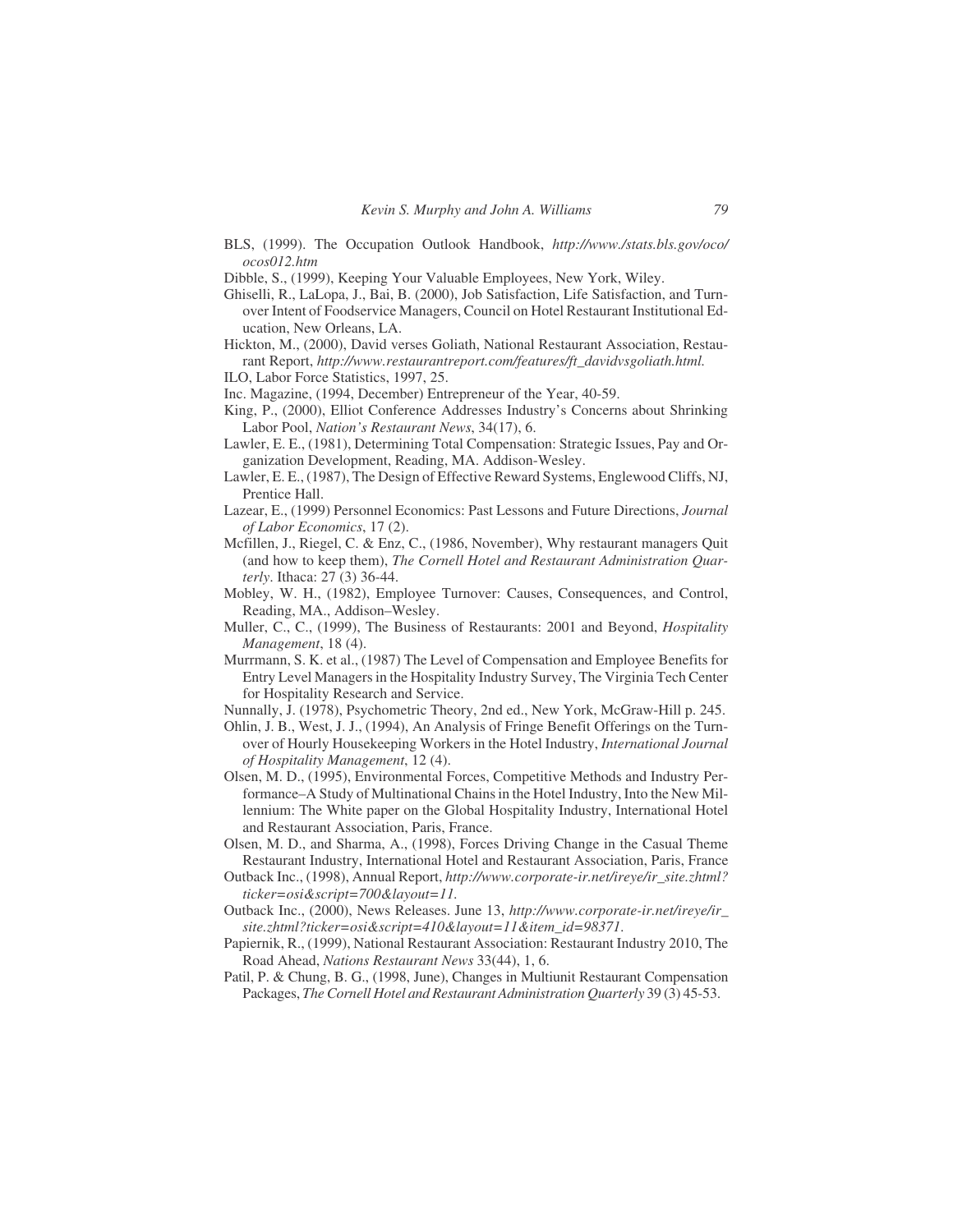Pine, B., (2000 April), Lending a Hand, Restaurants USA, 20(3), 31-35.

- Prewitt, M. (2000, October), MUFSO 2000: Conference Probes Labor Recruitment Woes, Solutions, *Nation's Restaurant News*, 34(41), 1, 6.
- Prewitt, M. (2000, September), Studies Find Operators Create Employee Turnover Problem, *Nation's Restaurant News*, 34(36), 8.
- Raleigh, P., R., (1998), Employee Theft and Turnover not Inevitable, *Nation's Restaurant News*, 32(18), 46, 114.
- Schmidgall, R. S. & Bechtel, C., (1990, February), ESOP's: Putting Ownership in Employees Hands, *The Cornell Hotel and Restaurant Administration Quarterly* 30 (4) 79-84.
- Steers, R., M., & Porter, L., (1991) *Motivation and Work Behavior*, New York, McGraw Hill.
- Tabacchi, M. H., Krone, C. & Farber, B., (1990), A Support System to Mitigate Manager Burnout, *The Cornell Hotel and Restaurant Administration Quarterly* 31 (3) 32-38.
- The National Restaurant Association: Industry Studies: The Restaurant Industry 2010. Van Houten, B., (1997), A Piece of the Pie, *Restaurant Business*, 96 (13).
- Wasmuth, W. J. & Davis, S. W., (1983, May), Managing Employee Turnover: Why Employees Leave, *The Cornell Hotel and Restaurant Administration Quarterly* 24 (1) 10-19.
- Williams, J.A., DeMicco, F., Da Silva, A. Vannucci, C. (1995), Cost Control and Analysis of Turnover in the Hospitality Industry: A Case Study Approach, *Hospitality & Tourism Educator*. 7 (2).